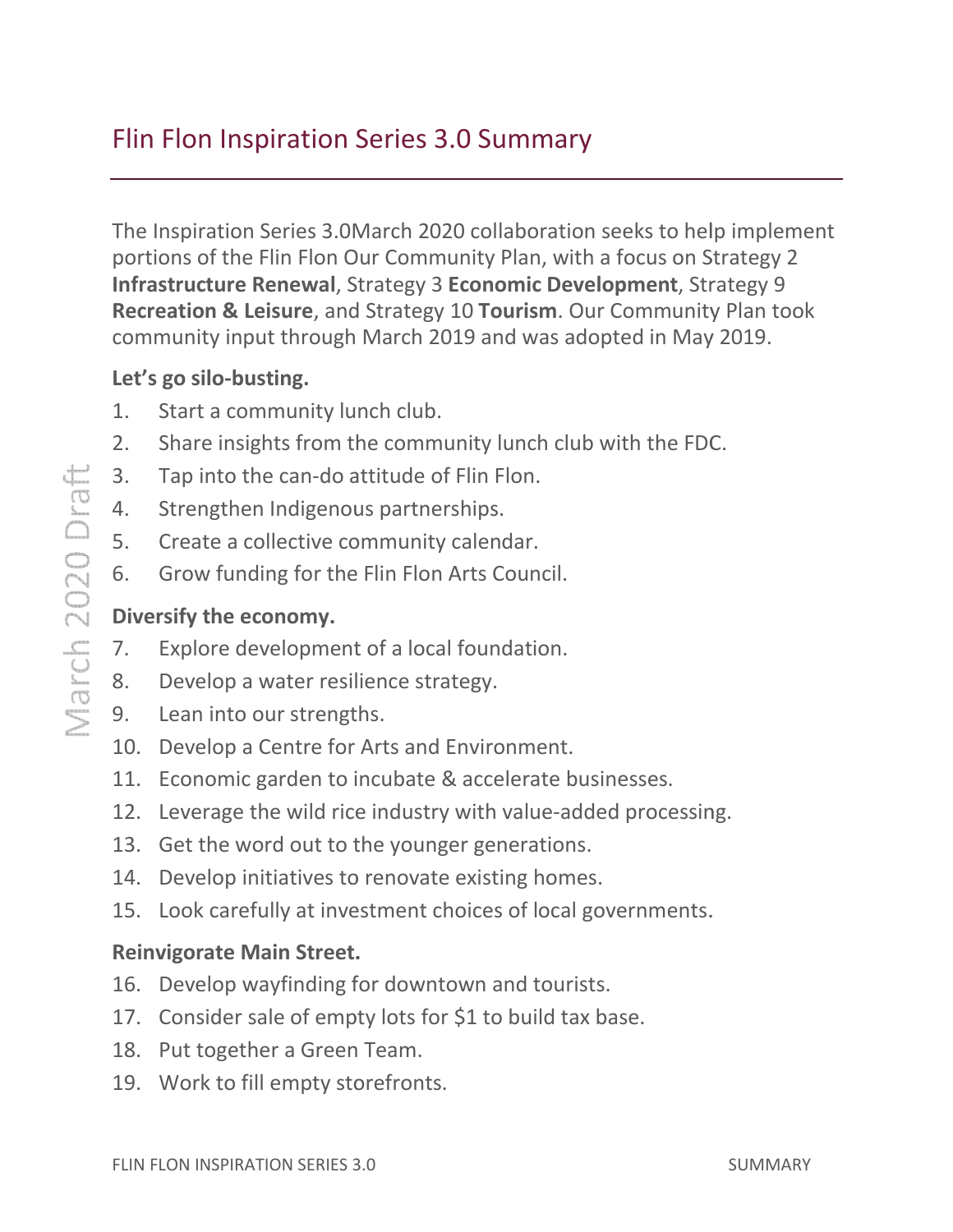- 20. [Keep Main Street beautiful.](#page-7-0)
- 21. [Encourage micro parks and pocket parks.](#page-7-0)

#### [Be a social innovation lab.](#page-8-0)

- 22. Support Flin Flon Aboriginal Friendship Centre strat plan.
- 23. [Start a pop-up social innovation lab.](#page-8-0)
- 24. [Mind the winter.](#page-9-0)
- 25. [Develop programs to help with substance abuse.](#page-9-0)
- 26. [Provide jobs and training to our unemployed.](#page-9-0)

#### [Encourage geotourism.](#page-10-0)

- 27. [Welcome geotourists](#page-10-0)
- 28. [Support experimental tourism.](#page-10-0)
- 29. [Promote Flin Flon.](#page-10-0)
- 30. [Develop local tours.](#page-11-0)
- 31. [Leverage the Blueberry Jam Music Gathering.](#page-11-0)
- 32. [Formalize the idea of Flin Flon on Ice.](#page-11-0)

# [Be a better bedroom community.](#page-12-0) in Flon Abor<br>
p-up social in<br>
winter.<br>
rograms to l<br>
bs and train<br> **tourism.**<br>
geotourists.<br>
xperimental<br>
ilin Flon.<br>
bcal tours.<br>
the Blueberr<br>
the idea of l<br> **droom comr**<br>
ne natural comentary<br>
on the idea of l<br>
droom co

- 33. [Build on the natural connections to regional job centers.](#page-12-0)
- 34. [Make more reasons for people to stay here.](#page-12-0)
- 35. Meet with Indigenous elders to collaborate more closely.
- 36. [Support housing in walkable areas.](#page-12-0)
- 37. [Share knowledge on analysis of soils.](#page-13-0)
- 38. [Encourage renovation of ex](#page-13-0)isting structures.

#### [Share your story.](#page-14-0)

39. [Create an online repository of local stories and pictures](#page-14-0) pictures.

#### [Sign up to help.](#page-16-0)

[Target your actions.](#page-18-0)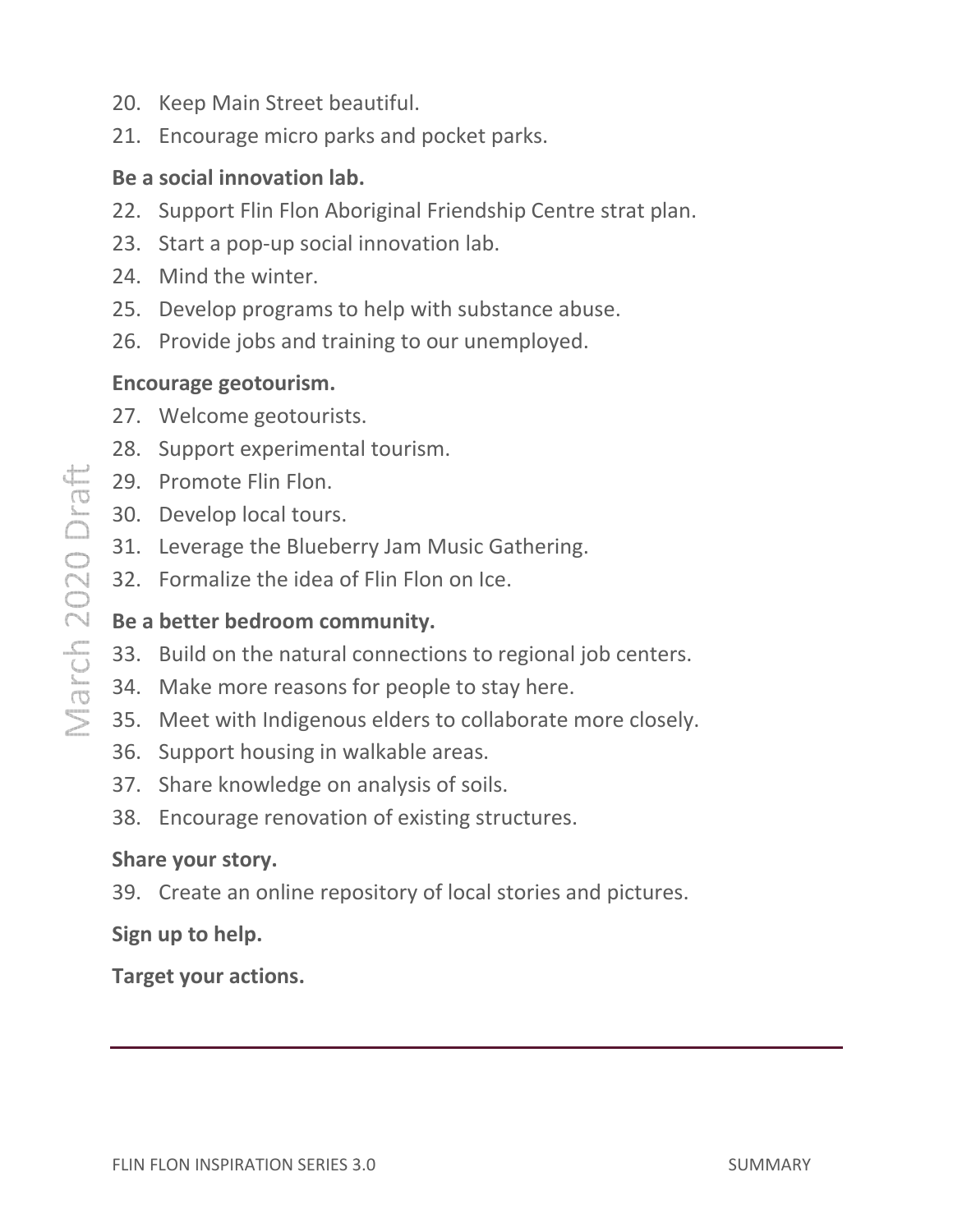<span id="page-2-0"></span>Many resilience tools and initiativeswithin the community are operating in silos. The Flin Flon Arts Council in collaboration with the community, City Council, Flin Flon and District Chamber of Commerce Commerce, NORVA C Centre, Flin Flon Aboriginal Friendship Centre, the Main Street Committee, Look North, HUB, LINK, SIIT, & Young Visionaries developed this set of economic development strategy briefs to support Flin Flon, Creighton and Denare Beach in developing a northern vision despite economic challenges. ntre, the Main Street Comn<br>Ing Visionaries developed th<br>to support Flin Flon, Creight<br>Irn vision despite economic

## 1. Start a community lunch club.

Meet in regularlywith all of the collaborators who developed this set of Meet in regularlywith all of the collaborators who developed this set of<br>strategies as part of the INSPIRATION SERIES 3.0: DEVELOPING A NORTHERN VISION in March 2020, along with any other community members who would like to join the group. The community lunch club will meet on first Friday's at 12 PM at the Victoria Inn. The first meeting is Friday, March 6, 2020 to review and critique this set of economic development strategy briefs. The briefs are organized into the goals in purple above the line, the reason it matters in gray bold, and the required strategies and actions in numbered bullets. These short 2 2-page documents are meant to facilitate small group discussions with community members who can move into action to help realize the economic development strategies of: VISION in March 2020, along with any other community members who<br>would like to join the group.The community lunch club will meet on first<br>Friday's at 12 PM at the Victoria Inn. The first meeting is Friday, March 6,<br>2020 to

- 1.) Let's go silo-busting.
- 2.) Diversify the economy.
- 3.) Reinvigorate Main Street. tion to help realize the eco<br>
) Let's go silo-busting.<br>
) Diversify the economy.<br>
) Reinvigorate Main Street.<br>
) Be a social innovation lab.
- 4.) Be a social innovation lab
- 5.) Encourage geotourism.
- 6.) Be a better bedroom community.
- 7.) Share your story.

## 2. Share insights from the community lunch club with the FDC.

Meet with the FDC, the Flin Flon, Creighton and Denare Beach economic development council, to update periodically on Inspiration Series progress.<br>FLIN FLON INSPIRATION SERIES 3.0 LET'S GO SILO BUSTING.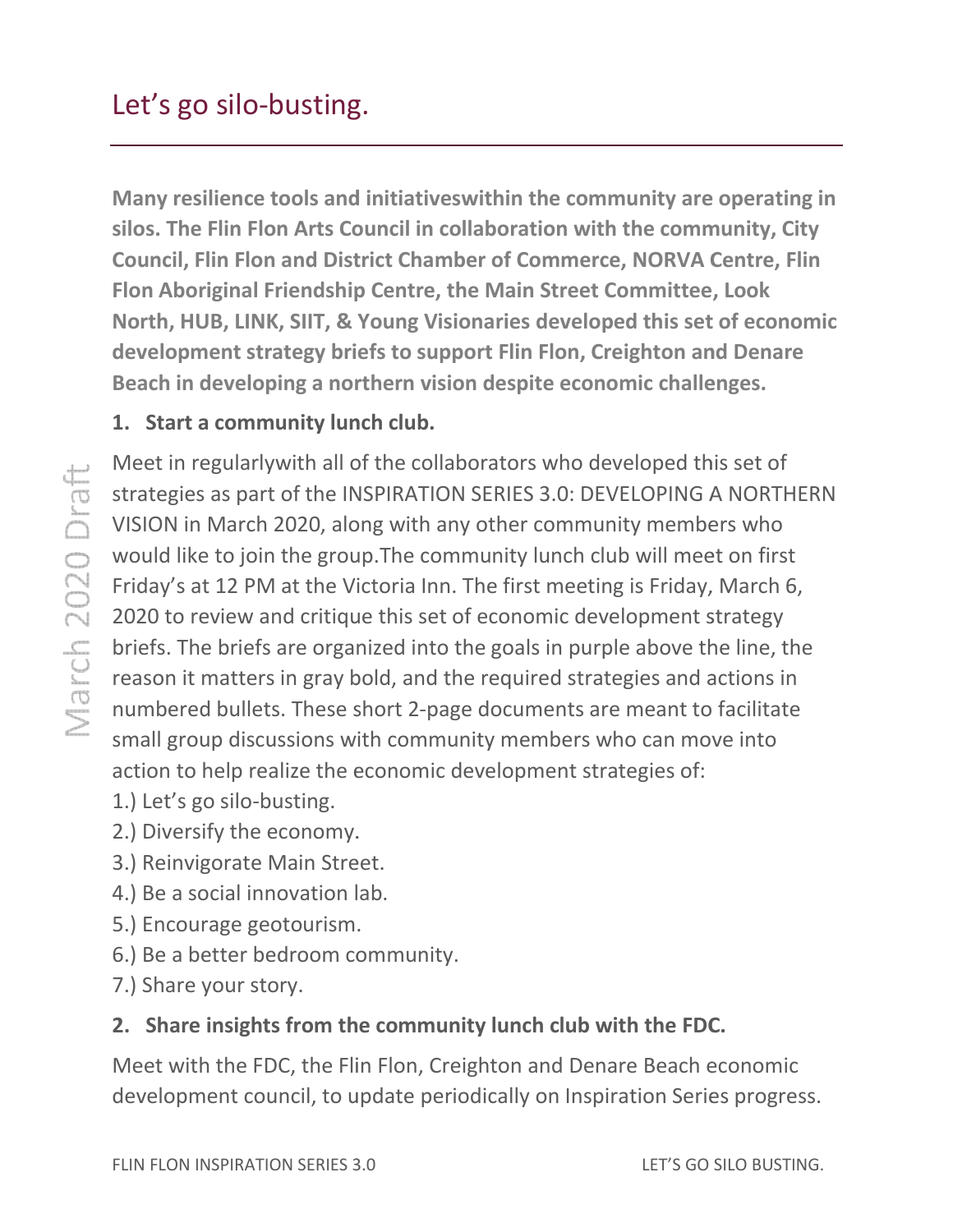# <span id="page-3-0"></span>3. Tap into the can-do attitude of Flin Flon.

The can-do attitude is evident, particularly in the face of strong adversity. The water and the wild  $-$  but also the sparkle  $-$  is the brand of Flin Flon. Not only can you go fishing, hunting, hiking, kayaking, canoeing, quading, and snowmobiling here in a beautiful landscape, but you can also experience a vibrant arts and cultural community of music, festivals and artists in a magnitude and quality that is rare in rural communities. We are the definition of "culture, sports, and heritage," with service clubs, sports clubs, community clubs, and churches. Enable this body of motivated, body assetsand educated community members to organize around our local assets deputize them moving forward by completing the checklist Target your actions.

# 4. Strengthen Indigenous partnerships.

Saskatchewan is in top three global mining designations, in part because they are great at Indigenous partnerships, as can be seen in their upgraded education system and frequent collaborations.As a result, the norther Saskatchewan economy shows strong stability, even when the mines are shut down periodically due to market conditions.Collaborate with elders. rt because<br>eir upgrade<br>northern

# 5. Create a collective community calendar.

Who's planning what and when is important to share. The Chamber of Commerce updates its calendar every day, and harvests information from other online calendars, but there are also physical calendars, like in Johnny's Social Club. City of Flin Flon website has a new person organizing the calendar, who may be able to link to other's calendars, as in the past. rce updates its calendar every day, and harvests information formation formation formations, but there are also physical calendars, like in Joub. City of Flin Flon website has a new person organizing the r, who may be able hewan economy shows strong stability, even when the mines<br>wn periodically due to market conditions.Collaborate with eld<br>ite a collective community calendar.<br>Janning what and when is important to share. The Chamber<br>rce upda

# 6. Grow funding for the Flin Flon Arts Council.

Much more than an arts council, the FFAC is the cultural hub of Northern calendar, who may be able to link to other's calendars, as in the past.<br> **6. Grow funding for the Flin Flon Arts Council.**<br>
Much more than an arts council, the FFAC is the cultural hub of Northern<br>
Manitoba. The Manitoba A the levelscurrently supported by the province. An additional \$10k would enable another part-time employee to help organize the community to achieve the Flin Flon Inspiration Series 3.0 economic development strategies. Pursue additional funding from Canadian Heritage's Canadian Artists Performance Fund (CAPF).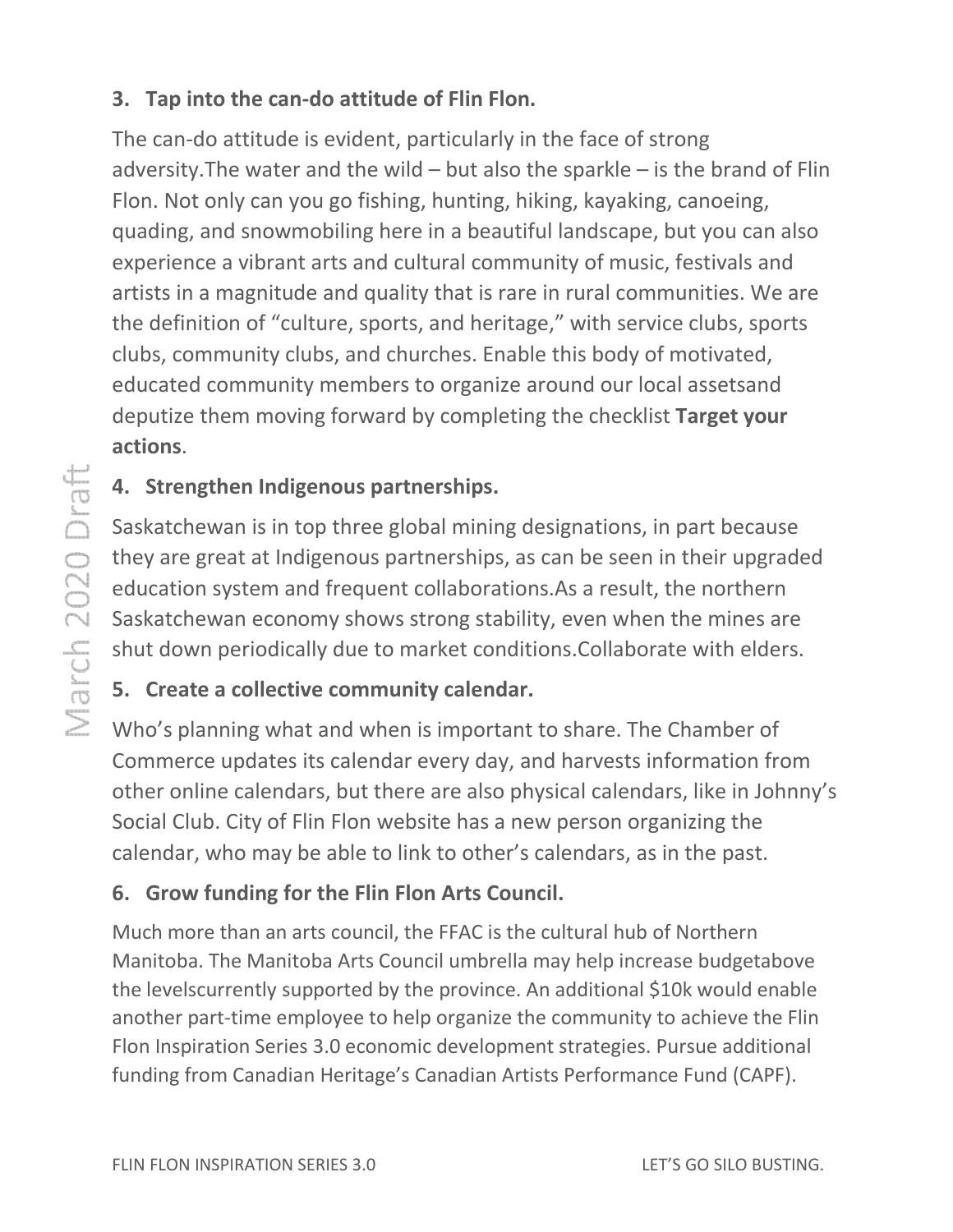<span id="page-4-0"></span>As Hudbay plans to shutter thelocal mine in a couple years, or even if As Hudbay plans to shutter thelocal mine in a couple years, or even if<br>itremains open, economic diversification will make Flin Flon more resilient to future shocks. As early as the summer of 2021, Hudbay may no longer supply water to Flin Flon, so planning is expedient now.

# 7. Explore development of a local foundation.

Explore development of a local foundation for targeted economic development. The upcoming changes will put extra stress on the development. The upcoming changes will put extra stress on the<br>system.Unlock other funding sources like Northern Neighbours Foundation and others. Consider Shorefast Foundation on Fogo Island for some ideas.

# 8. Develop a water resilience strategy.

What is the plan b if Hudbay does not deliver water? Explore alternatives for becoming self-sufficient with the City, nearby communities, nonprofits, and<br>local businesses to consider an alternative water utility.<br>**9. Lean into our strengths.**<br>Flin Flon has enjoyed significant recent investments: \$7 local businesses to consider an alternative water utility.

# 9. Lean into our strengths.

Flin Flon has enjoyed significant recent investments: \$7 million Co grocery, \$26 million hospital emergency center, \$4 million Ford dealership, grocery, \$26 million hospital emergency center, \$4 million Ford dealershi<br>\$4 million Chrysler dealership. Plus the McMunn & Yeats building supply store moved and expanded. Explore ways to promote offerings to grocery, \$26 million hospital emergency center, \$4 million Ford dealership<br>\$4 million Chrysler dealership. Plus the McMunn & Yeats building supply<br>store moved and expanded. Explore ways to promote offerings to<br>surrounding

# 10. Develop a Centre for Arts and Environment Environment.

Even if this is not a physical centre: What would this look like? What are the<br>strategies? What are the pro's and con's of virtual v. physical? Does it put strategies? What are the pro's and con's of virtual v. physical? Does it put too much burden on the arts, culture, and heritage communities? Talk with Hudbay to consider the Centre as a legacy projectto address what makes a<br>healthy environment and how the strong cultural community here can help healthy environment and how the strong cultural community here can help tell the story with paintings, photographs, sculptures, film, and lively arts. Many other Canadian "resource towns" are facing what happens to a single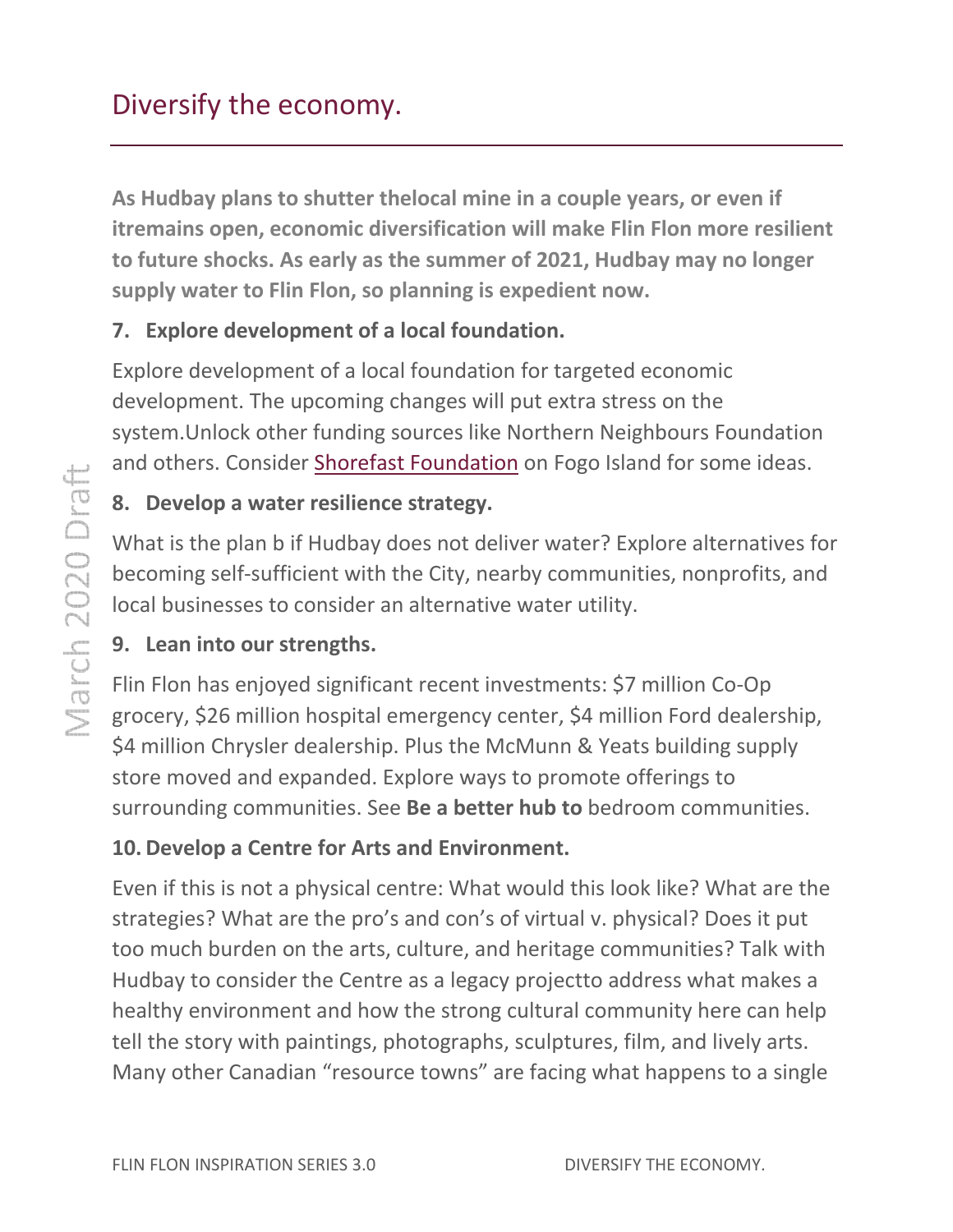<span id="page-5-0"></span>industry town when the industry shutters its holdings. The story resonates from afar and Flin Floncan be a case study for successful reinvention.

# 11. Economic garden to incubate & accelerate businesses.

Encourage a diversification of shops, sports supply, restaurants, , and lodging that target not just local residents but the trade area that extends to that target not just local residents but the trade area that extends to<br>communities up to two hours away. Discuss with landowners short-term low rent of empty Main Street storefronts to incubate local business. Start biz buddies to provide a forum for mentoring and acceleration.

# 12. Leverage the wild rice industry with value-added processing.

Wild rice is a high quality, protein-rich food that caters to the growing interest in plant-based sources. The network of harvesters get permits to harvest from lakes and buys time at Pre Cambrian Wild Rice Plant in Denare Beach, where processing is complete by November. The rice is sold both in the processor store as well as online and shipped. Consider supporting new the processor store as well as online and shipped. Consider supporting new<br>businesses to process and package wild rice burgers.Explore the viability of an additional processing plant in Flin Flon or Creighton. Explore collaboration with the Manitoba food development centres.

# 13. Get the word out to the younger generations.

Help people to see the potential here in Flin Flon, Creighton and Denare Beach. The cost of living here is much cheaper than most midsized and large Canadian cities. Visit community colleges to attract a variety of entrepreneurs for an array of industries, including hospitality and the telecommuters of the gig economy. n.Explore collaboration<br>ighton and Denare<br>nost midsized and large<br>variety of<br>spitality and the<br>vercome the one foot

# 14. Develop initiatives to renovate existing homes homes.

Even if upgrades are just paint, help find resources. Overcome the one foo out the door mentality that is keeping some people from renovating.

#### 15. Look carefully at investment choices of local governments. .

Have an eye toward high return on investment. Reference the studies at [www.CodeScore.org](http://www.codescore.org/) for analysis from other places.Stabilize property taxes.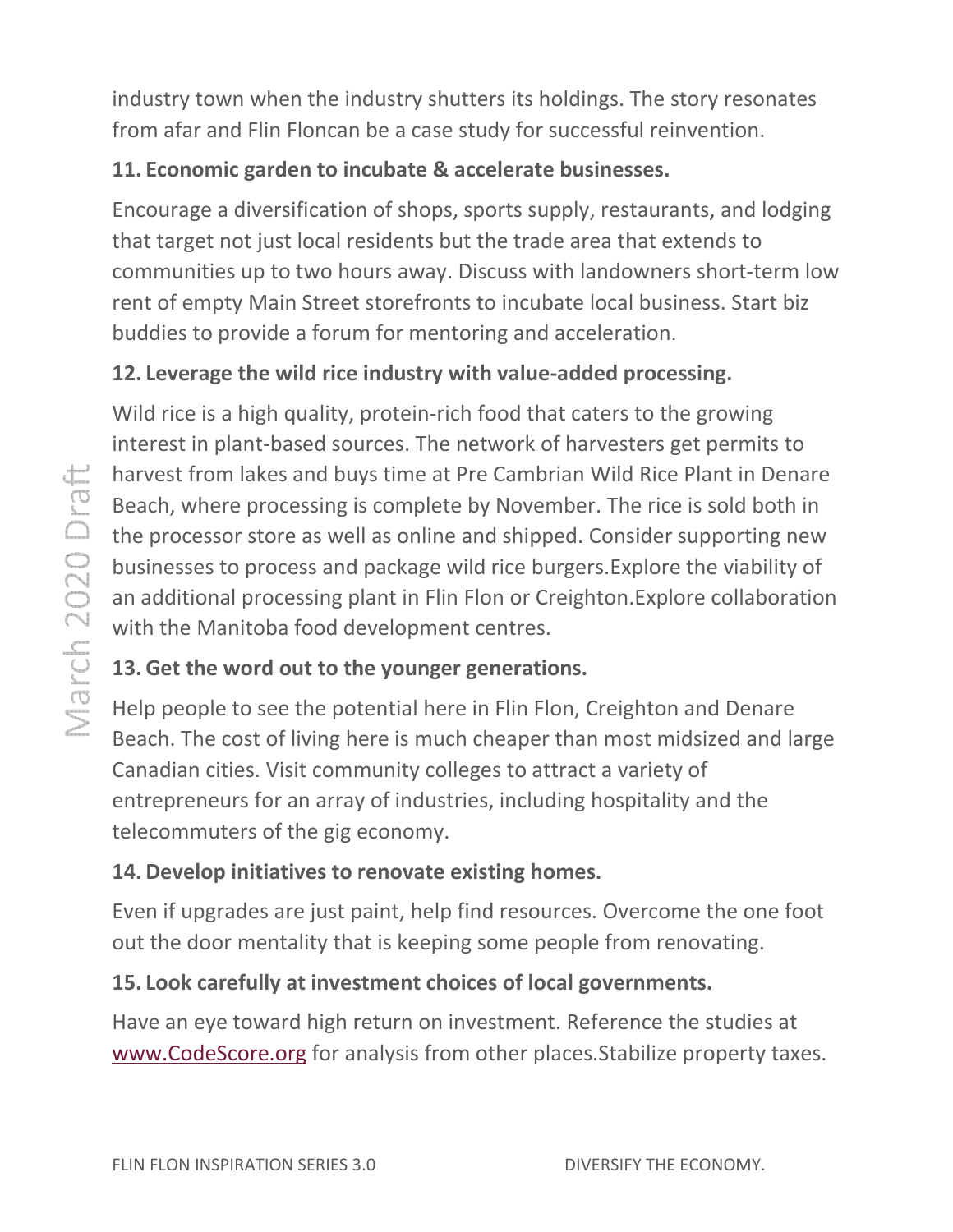<span id="page-6-0"></span>Increase the perception of safety and sense of community on Main Street. Main

## 16. Develop wayfinding for downtown and tourists.

Draft a map of where to find key items with answers to the top questions: What is there to do here? Where can I go to buyhoney, wild rice, and pottery? What are the hours and locations of the shops and restaurants? Is there a spa here? Where can I do yoga? Where can I work out? Where are the community washrooms? Where can I park my motorhome? What are the community washrooms? Where can I park my motorhome? What are<br>the names of all the lakes and best routes? Where can I go fishing? What fish are in each lake? Where is Johnny's Social Club? Where can I rent a fish are in each lake? Where is Johnny's Social Club? Where can I rent a<br>canoe? Where are the historic canoe and kayak routes? Where can I rent a kayak? Where can I rent a skidoo? Where are the history museums? Where can I hear some good music or a show? When and where is the Blueberry Jam Music Gathering? Where are the eight storefronts on Main Street that have econ dev potential that I can rent or buy and redevelop? Chamber of Commerce might be able to develop this map. Alannah at Rubi's Outdoors is planning to map the fishing assets: lakes, streets, and fishing amenities. fishing amenities.In the meantime, considera virtualcollaborative google map.Careful not to reinvent the z-map, but concentrate on downtown plus tourism. Put maps at the tourist bureau's, at every hotel and the airport.

# 17. Consider sale of empty lots for \$1 to build tax base.

An example is McAdams, New Brunswickselling City-owned empty lots for \$1 each. Per CBC, "For decades this once vibrant rail town has been hemorrhaging residents and businesses, as the train traffic dried up and people moved to larger centres. Now with a plan to clean up abandoned properties and a growing taste among urban dwellers for less expensive small town life, McAdam is attracting attention for more than its historic train station. … the village's population has grown b by about 100 people over the past four years."Elliot Lake, Ontario also sold lots for \$1 to Bob Izumi each. Per CBC, "For decades this once vibrant rail town has been<br>hemorrhaging residents and businesses, as the train traffic dried up and<br>people moved to larger centres. Now with a plan to clean up abandoned<br>properties and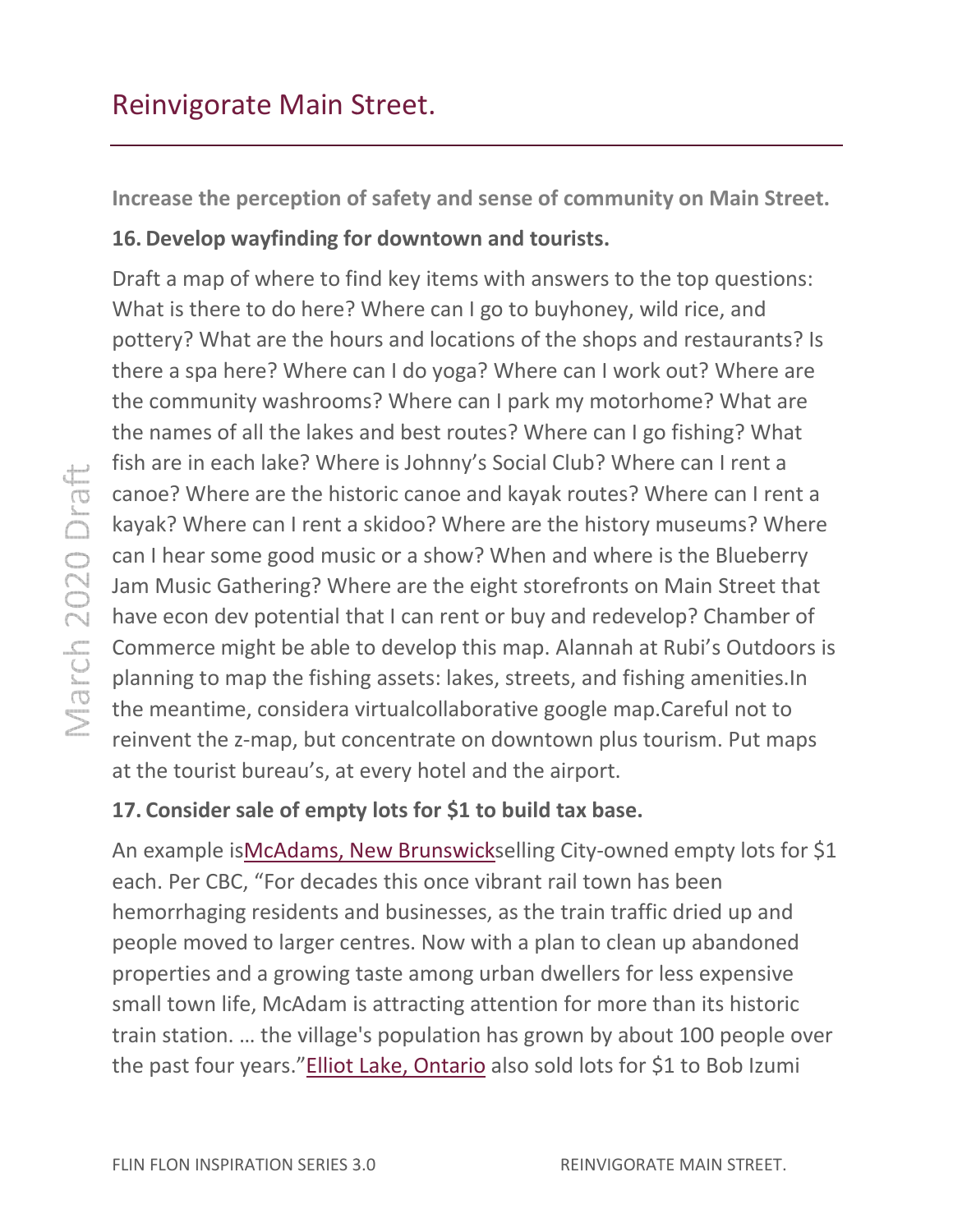<span id="page-7-0"></span>who redeveloped into seniors dwellings, along with a bonus of 200 lots on Lake Superior. Consider lots from the 10-15 Flin Flon teardownsevery year.

## 18. Put together a Green Team Team.

Clean storefronts and paint facades, perhaps with the West Center Employment Links and Friendship Center. See [Be a social innovation](#page-8-0) lab.

# 19. Work to fill empty storefronts.

Work with existing owners of empty storefrontsto paint messages such as, "Imagine if I were a \_\_\_\_\_. Contact \_\_\_\_\_ at \_\_\_\_\_ to discuss renting or buying this space.""Do you know the way to Rubi's Outdoors? It is \_\_\_\_\_."Support collaborative storefronts on Main Street, perhaps an artists' co-op and the shop of the Aboriginal Friendship Center or the Flin Flon Neighbourhood Revitalization, a granting organization under Neighbourhoods Alive. Explore ways two or three of these organizations share the costs. Consider the business incubation model of Hero Housing in Greensboro, Alabama works with Auburn University's **[Rural Studio](http://ruralstudio.org/)** to have architectural students renovate homes and businesses. Once a storefront is ready, the community determines the missing need on Main Street and works together to open a new business. New collaborative businesses have included a coffee house, a café, a pie shop, and a bike shop. A member of the community is mentored for some time and then given the business and pays rent on the store. or the Flin Flon Neighbourhood<br>der Neighbourhoods Alive. Explore<br>share the costs.Consider the<br>ng in Greensboro, Alabama, which

# 20. Keep Main Street beautiful.

Flin Flon hangs flowers and banners on Main Streetfor visual appeal. Keep it looking good and share photos on Share your story. Flin Flon was never meant to be a permanent community, so some buildings on Main Street have structural challenges. However, maintaining the character of Main Street as structural upgrades occur is important to local identity development by-law edits that might help keep Main Street in character. Isinesses have included a coffee house,<br>member of the community is mentored<br>usiness and pays rent on the store.<br>ion Main Streetfor visual appeal. Keep<br>**hare your story**. Flin Flon was never<br>ty, so some buildings on Main St

# 21. Encourage micro parks and pocket parks.

As buildings on Main Street are demolished, look for opportunities for civic As buildings on Main Street are demolished, look for opportunities<br>spaces and support the civic spaces that are currently in the works.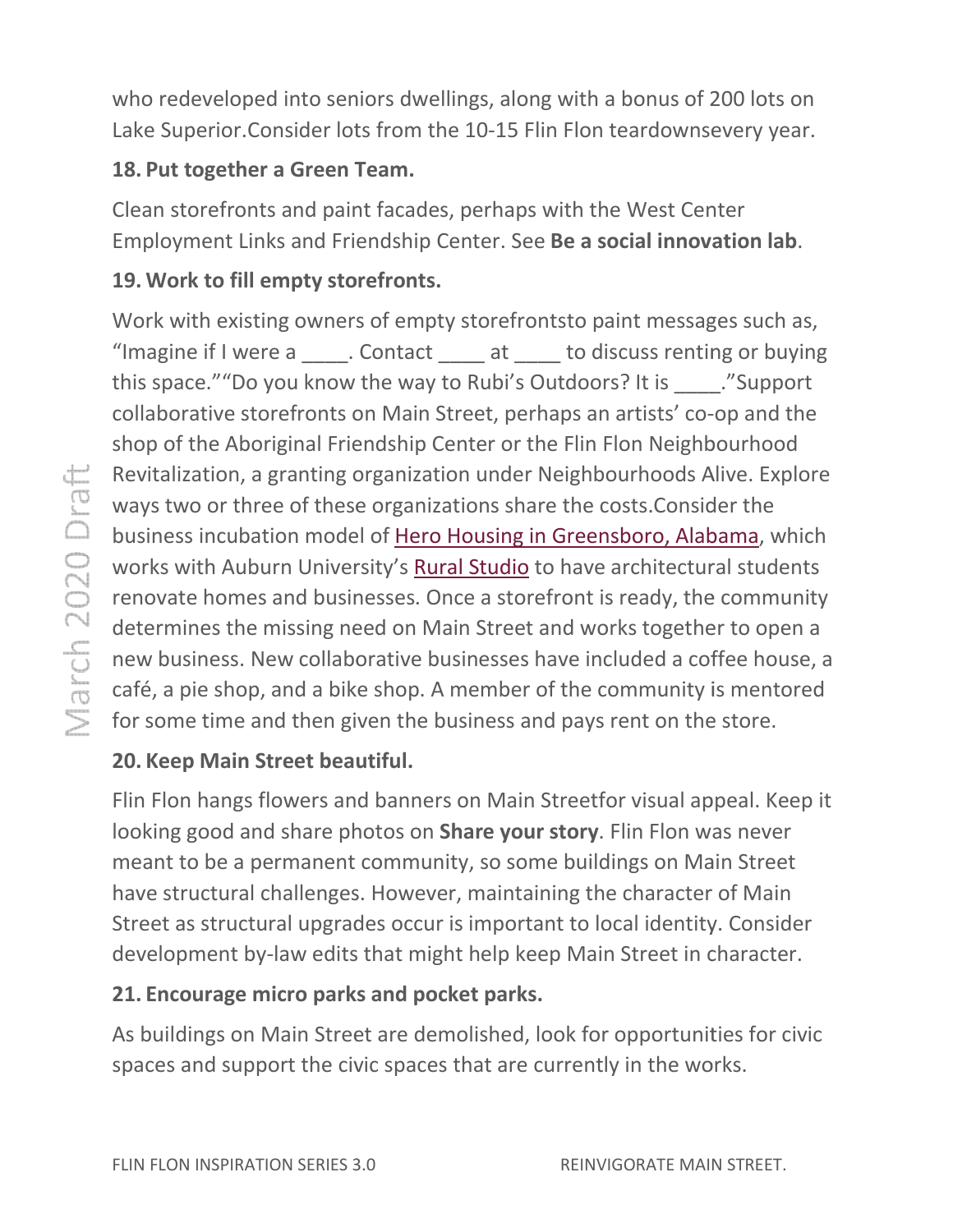<span id="page-8-0"></span>How can Flin Flon be a social innovation lab to bring community members in from the fringes and help them find stability in the community? While our homelessness may seem rather mild at approximately 20 homeless individuals plus another 80 or so who couch surf in a city of over 5,000 people, this is an important issue to support. Instead of a homeless shelter, other interventions are needed. Social innovation labs draw from diverse perspectives, co-create solutions, and take a systems approach to problem solving. Labs help the community use design thinking married up to community development to tell their own stories and make their own places, inviting participants who will use the supports to be part of its creation process. Labs ask someone to help set the table, instead of inviting them to dinner that's already been set. Labs make more durable solutions to social innovation and resilience. co-create solutions, and take a systems approach to<br>help the community use design thinking married up<br>ment to tell their own stories and make their own<br>pants who will use the supports to be part of its<br>ask someone to help

#### 22. Support Flin Flon Aboriginal Friendship Centre strat plan.

Theireight-module program coaches community members on being a good tenant, among other supports. Help apply for social innovation funds from<br>the federal government.<br>**23. Start a pop-up social innovation lab.**<br>Reach out to the people who hang out on downtown sidewalks with pop-up the federal government.

#### 23. Start a pop-up social innovation lab.

Reach out to the people who hang out on downtown sidewalks tables of bannock and coffee. Start conversations tolisten to local needs and tables of bannock and coffee. Start conversations tolisten to local needs<br>make connections to resources. The social innovation lab could start as being something this simple. The lab could grow in time, and take being something this simple. The lab could grow in time, and take<br>inspiration from Canada's social innovation labs as profiled inChanging the Conversation, in particular Indigenous-led labs across Canada, including the Winnipeg Boldness Project, and also Surrey, BC.Edmonton's compassionate cities initiative designates one hang-out spot and provides sidewalk paint, chairs, and umbrellas to let people design their own place that bec self-policing point of pride. The lab could get more hands-on over time, Surrey, BC.Edmonton's compassiona<br>out spot and provides sidewalk paint<br>esign their own place that became a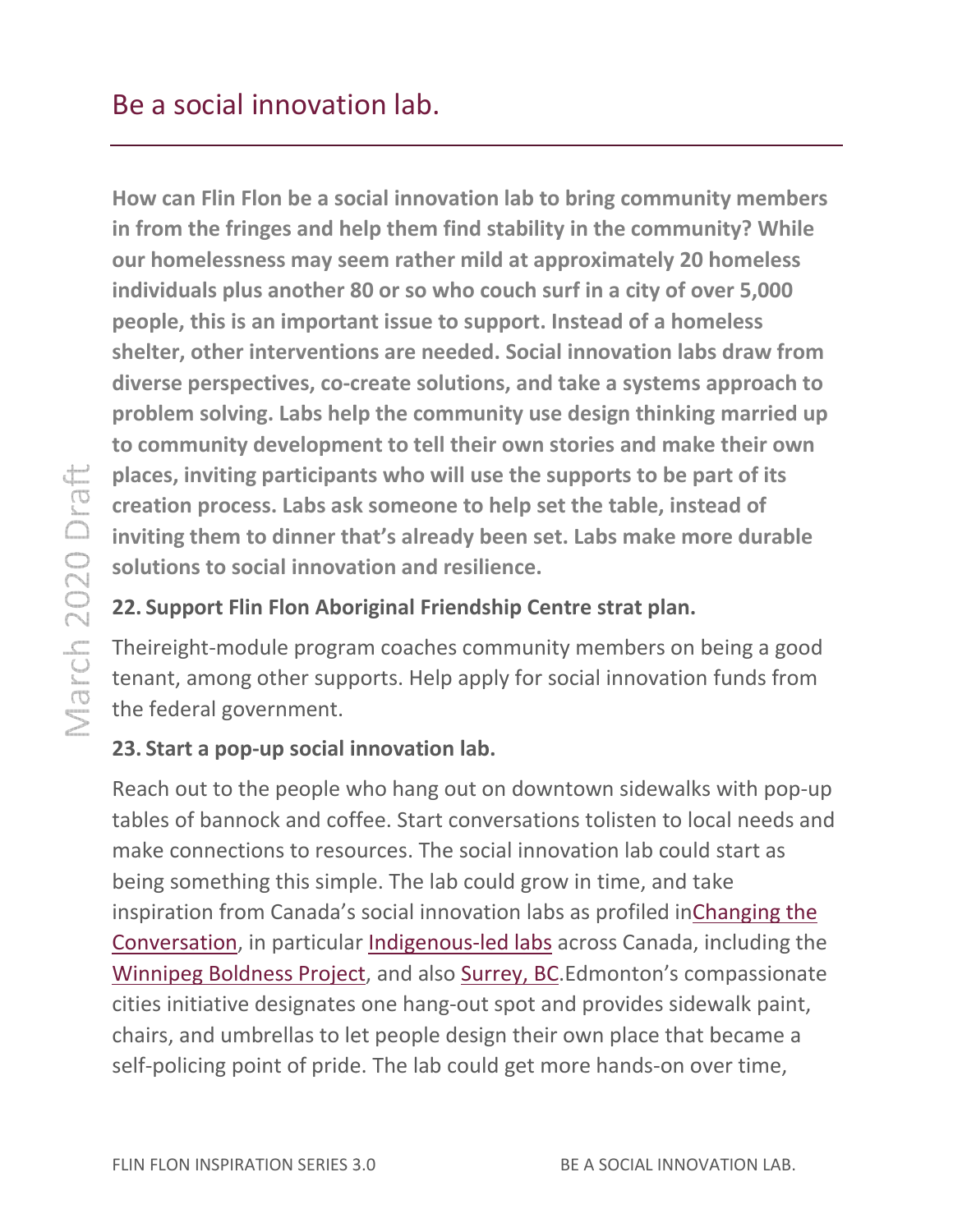<span id="page-9-0"></span>similar to the collaborative home-building and business-building Hero Housing, see [Reinvigorate Main Street](#page-6-0).

#### 24. Mind the winter.

When it's -30 or below, the Flin Flon Aboriginal Friendship Centre sets up cots and soup; residents are required to be safe and orderly. For the next year, look to create the support to allow this to be -25 and below. Work with other places within the community, like the hospital, to provide "community warm spots."

# 25. Develop programs to help with substance abuse.

Police usually pick up between 70 and 80 people a month for public drunkenness. How can social innovation lab, jobs training, community gardens, community kitchens, tour guides potentially help?

# 26. Provide jobs and training to our unemployed.

The Green Team could employee some of the homeless community. Flin Flon Neighborhood Revitalization Fund or Brandon or Northern Neighbors may be able to hire homeless individuals to work in the Green Team. Northern Neighbors have \$125k to allocate. Or the Credit Union gives out grants 2x a year. The Western Cooperative Community Spaces grant deadline is March 10. The federal funds for social innovation would apply. See [Reinvigorate Main Street](#page-6-0). When it's -30 or below, the Flin Flon Aboriginal Friendship Centre sets up<br>cots and soup; residents are required to be safe and orderly. For the next<br>year, look to create the support to allow this to be -25 and below. Work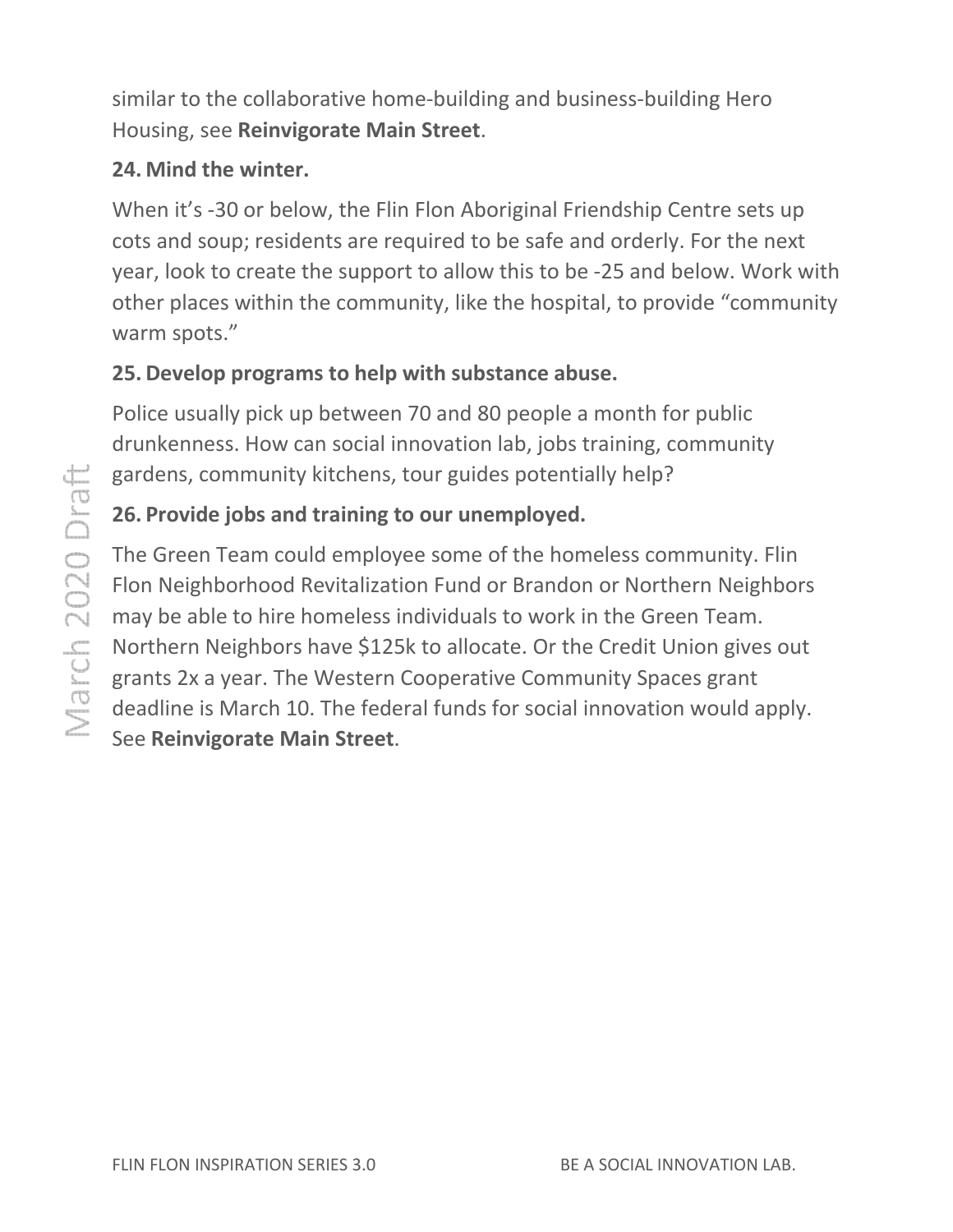<span id="page-10-0"></span>The Canadian Shield is spectacular and the offerings here are unique. Layer on the cultural assets of a strong arts community to increase the draw for geotourists. What needs to happen to welcome investment to make<br>geotourism viable in Flin Flon, Creighton, and Denare Beach? geotourism viable in Flin Flon, Creight a strong arts community to increase the draw for<br>to happen to welcome investment to make

#### 27. Welcome geotourists. .

Cultivate potential future B&Bsincluding the Hudbay Staff house and the Whitney House.Encourage B&Bs,AirBNBs and VRBOs to provide lodging for Cultivate potential future B&Bsincluding the Hudbay Staff house and the<br>Whitney House.Encourage B&Bs,AirBNBs and VRBOs to provide lodging for<br>geotourists.Pursue common fishing license between MB and SK, like Alaska and the Yukon for \$15. Manitoba Tourism indicates chance of realizing this in 2020, before next provincial election. Trout Festival Fishing Derby is only in Manitoba, and this would help Creighton. The dock on Ross Lake that's being built could help a regatta on Ross Lake. Curling 24-hour red eye tournaments. Curling lounge, even if you aren't into curling, is a gathering place. Flin Flon won the Snowriders' Sledtown Showdown Champion of 2020 (MB53 is the new brand for the Northern Manitoba snowmobiling). Cross country skiing. Eagle Rose Holistic Healing and gathering place. Flin Flon won the Snowriders' Sledtown Showdown<br>Champion of 2020 (MB53 is the new brand for the Northern Manitoba<br>snowmobiling). Cross country skiing. Eagle Rose Holistic Healing and<br>Teaching Lodge is a ge welcoming. Work with Indigenous elders to understand how PVCN would like to be supported along with Cultural Sharing in the Grand Teepee. or \$15. Manitoba Tourism indicates chance of realizing<br>next provincial election. Trout Festival Fishing Derby is  $\alpha$ <br>d this would help Creighton. The dock on Ross Lake tha<br>d help a regatta on Ross Lake. Curling 24-hour re

### 28. Support experiential tourism.

Driven by whim instead of usual tourist attractions. CelesDavar, of Earth Rhymes, is running a 4-day training session at the end of March with 13 Driven by whim instead of usual tourist attractions. CelesDavar, of Earth<br>Rhymes, is running a 4-day training session at the end of March with 13<br>people including Travel Manitoba and Indigenous Tourism Trainer from Winnipeg for an experiential tourism training for all scales.

#### 29. Promote Flin Flon.

Highlight opportunities of peace and silence as well as promoting all of Northern Manitoba as an incredible area for nature and the arts. Promote,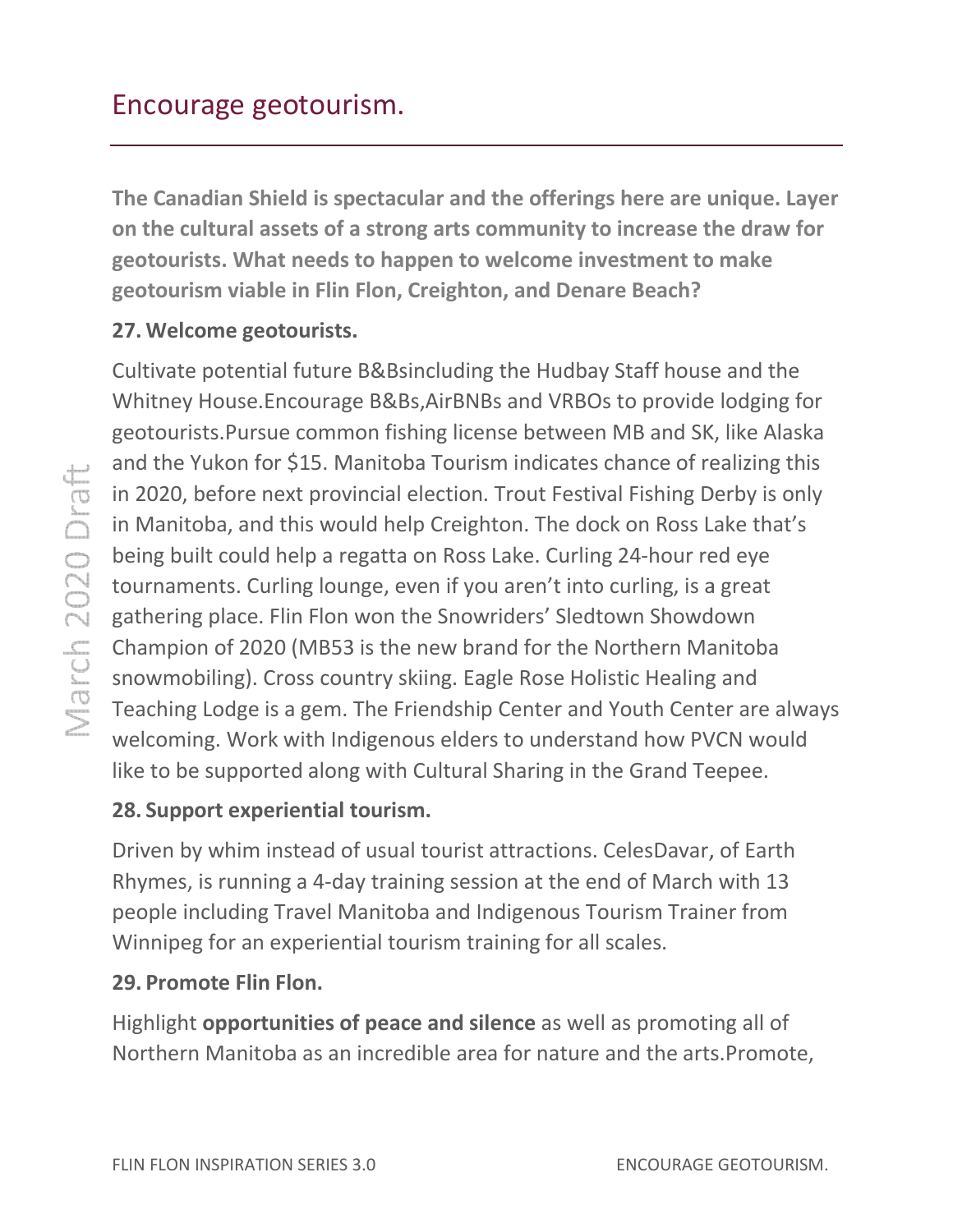<span id="page-11-0"></span>promote, promote. Give people a reason to come here. Help share the timing of Calm Air sales, to increase accessibility.

#### 30. Develop local tours.

Mining Tours: We have the talent and the story. Tunnels of Moose Jaw tour busses bring visitors to stay on Main Street 364 days/year where actors in costume lead through tunnels. [Amethyst](http://www.amethystmine.com/) mine in Timmons have visitors dress in mining garb and receive a paycheck from the 1800's. Flin Flon's 400' drift underground could be made safe and accessible. Frontier Highschool from Northern Manitoba First Nations already does a day and half mining school. TrainTours: City of Flin Flon owns shares in One North and could use locomotives on the existing railway of the ore train for passenger rail the pristine areas along Schist Lake. Murder mystery on the Orient Express the pristine areas along Schist Lake. Murder mystery on the Orient Express<br>dinner theatre. Train to Camp Whitney, a rustic camp now only accessible by pontoon boat, would extend this destination beyond summer. D Disco train to Cranberry. Canoe and Kayak Tours and races. Ski Tours to chalet with best view in Manitoba. Ladies on the Hill Tourfor famous North Avenue ladies. . Frontier Highschool<br>day and half mining<br>ne North and could use<br>or passenger rail along

#### 31. Leverage the Blueberry Jam Music Gathering.

Blueberry Jam tells much of the story of what's so special about Flin Flon share it broadly by vlog and social media. Add stage visible from the road so<br>that when shoppers driving in from rural communities are in town, they may that when shoppers driving in from rural communities are in town, they stay longer. How can food carts be integrated to accelerate local chefs? What about blueberry ale from the Winnipeg craft brewery?

#### 32. Formalize the idea of Flin Flon on Ice.

Ice huts as: art gallery, movie shack, tiny house music shack, that could also all be used at Blueberry Jam Music Gathering. Great for viewing our amazing northern lights; add geodesic domes to view. Entice young blood to renovate some of the existing lodges with geodesic domes. Look for solutions to ice shack rentals to remove limitation to drilling holes or supplying gear. Perhaps team up with outfitter license or a lodge. Air BNB tiny houses beside Ross Lake since not allowed to stay overnight in ice shacks and then transform them to yurts at Blueberry Jam Music Gathering. . Great for viewing our a<br>Entice young blood to<br>odesic domes. Look for<br>ation to drilling holes or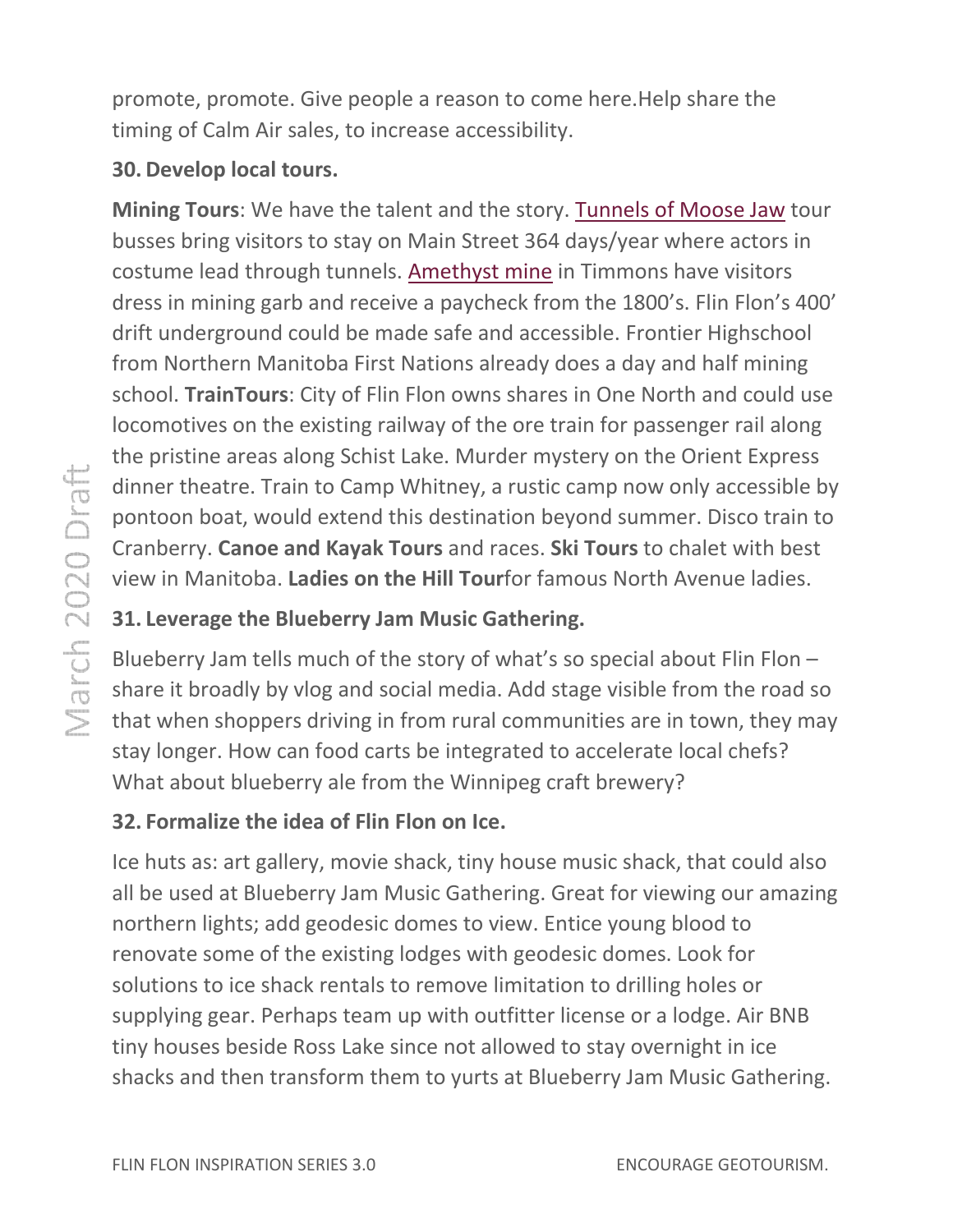# <span id="page-12-0"></span>Be a better hub to bedroom communities.

After Hudbay shutters the mine, in the near term, we are likely to be a bedroom community to communities within driving range, particularly Snow Lake. If we are going to be a bedroom community, then we should<br>be a great bedroom community.Be able to walk out the front door to a<br>great concert or an amazing walk in nature.<br>33. Build on the natural connections to be a great bedroom community.Be able to walk out the front door to a great concert or an amazing walk in nature.

#### 33. Build on the natural connections to other regional job centers.

This includes Hudbay employees that work in Snow Lake, which doesnot have the level of groceries, stores, businesses and hospitalof Flin Flon.

#### 34. Make more reasons for people to stay here.

We have a generation of people who would rather stay here, but there is a critical mass that is required to support a community like this with a viable critical mass that is required to support a community like this with a vial<br>level of livability. Right now, our shopping, social, cultural amenities are much better than surrounding communities. Work to maintain or grow these amenities by encouraging public-private partnerships as well as marketing existing amenities. these amenities by encouraging public-private partnerships as well as<br>marketing existing amenities.<br>**35. Meet with Indigenous elders to collaborate more closely.**<br>Many of the nearby communities – Pelican Narrows, Pukatawag

#### 35. Meet with Indigenous elders to collaborate more closely.

Indigenous and meeting with their elders would help us understand how Flin Flon might be more supportive of their needs as well as promote the<br>experiences and services that the reserves would like to offer in a larg<br>marketplace to regional tourists and visitors.<br>**36. Support housing in walkable a** experiences and services that the reserves would like to offer in a larger marketplace to regional tourists and visitors.

#### 36. Support housing in walkable areas.

We are short of housing, particularly downtown. Apartments above storefronts and commercial are a great form, like Parksville and Qualicum Beach, and would be great for senior housing. The market may not currently support new construction at current rental rates, so consider possible support new construction at current rental rates, so consider possible<br>renovations of existing Main Street structures to put eyes on the street.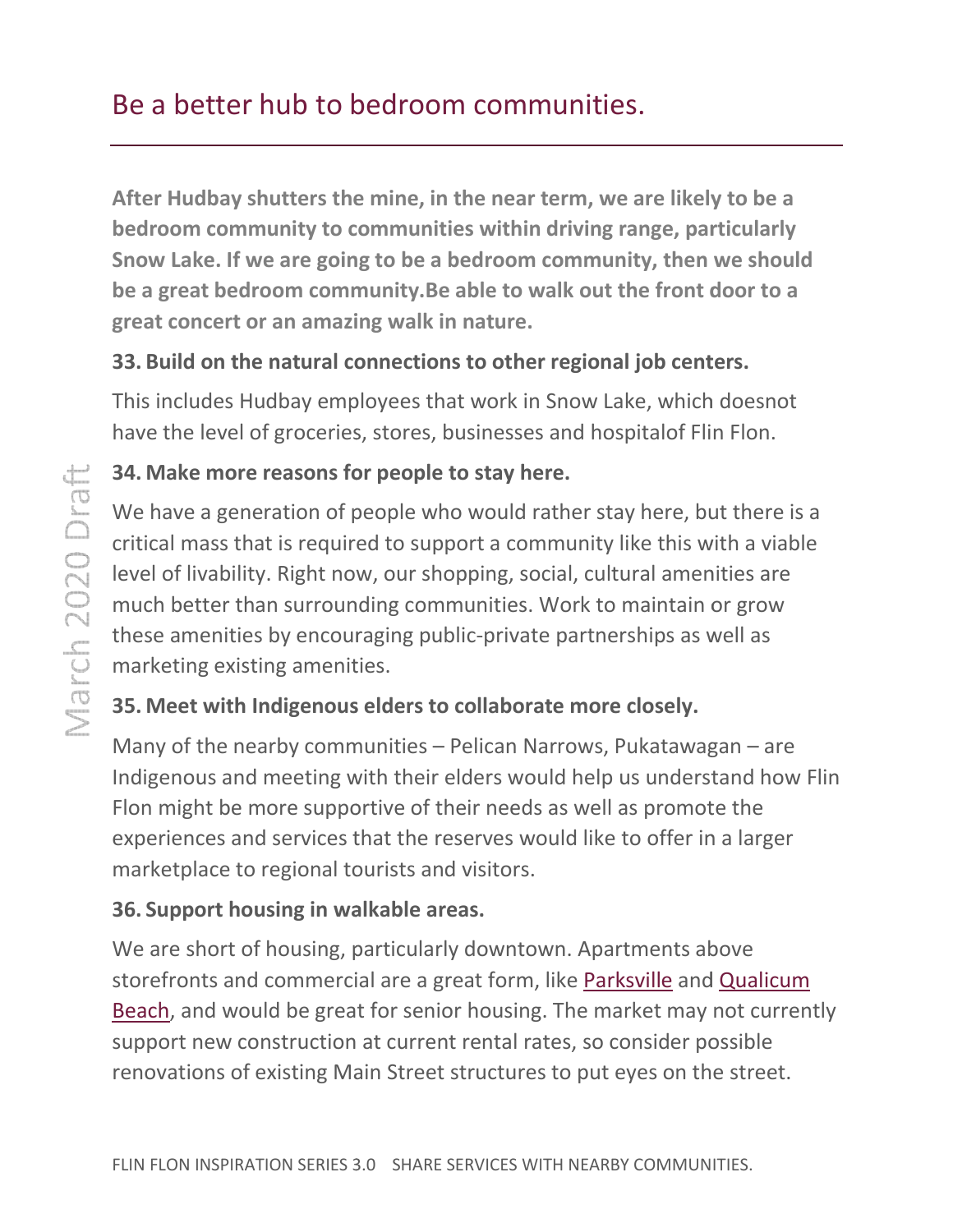## <span id="page-13-0"></span>37. Share knowledge on analysis of soils.

While much of downtown may has about4' of compressed muskeg that begins about 8' down, requiring 12' pilings, other areas have solid blue clay begins about 8' down, requiring 12' pilings, other areas have solid blue clay<br>in some places 8' down from surface. The soils are not regular in the form, tremendously variable from spot to spot, so sharing experience and tremendously variable from spot to spot, so sharing experience and<br>knowledge may help downtown redevelopment move forward.Qualicum Beach also is rocky, and have used the rock to build artistically. A lot of the bad basements in town are because they were built with cinderblocks and not filled with concrete. This disposable architecture, built in the 1930's 1930's, was expected to last 80 years. The next more resilient version should not be judged by the performance of the existing structures.

## 38. Encourage renovation of existing structures.

New construction is about a third more expensive this far north. The granting bodies that provide funding for housing under the federal programs use funding levels that do not work here, because of higher construction costs. Retrofitting is more viable, not because it's that much cheaper, but because you can do it in stages and reuse some materials. Despite our concerns for the longevity of the Hudbay mining operations, the housing concerns for the longevity of the Hudbay mining operations, the housing<br>market is tight right nowand it's hard to find an apartment.Housing co-ops and condos may be helpful ownership structures for tenant funding. expected to last 80 years. The next more resilient version should not be<br>judged by the performance of the existing structures.<br>**38. Encourage renovation of existing structures.**<br>New construction is about a third more expen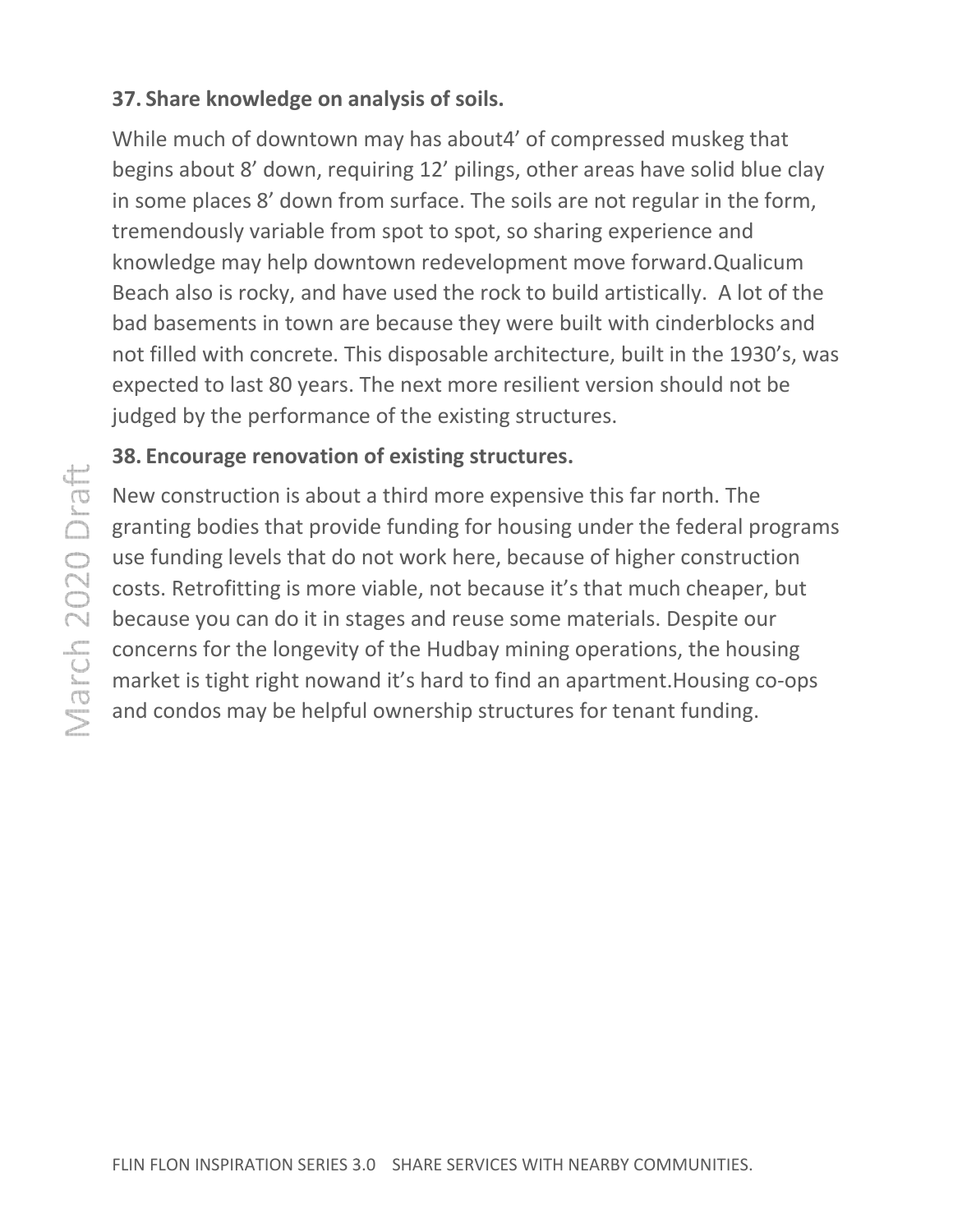# <span id="page-14-0"></span>Share your story.

For people who have never been to Flin Flon, they can't possibly know what is so special about this place.

#### 39. Create an online repository of local stories and pictures.

Make an easy method to collect photos and properly credit to the photographer that help tell the story of the place. Include text in the website so locals may answer the question, "Why do you live in the North? What's so special about Flin Flon, Creighton, and Denare Beach?" to the answers that we have heard already: in the<br>n the North<mark>?</mark><br>n?" And add

"I have more opportunity here than I would have ever had in any other "I have more opportunity here than I would have ever had in any other<br>place. I would have never been to Carnage Hall to perform twice without the strong Flin Flon arts community. It's perhaps an island, but an island can give you freedom to be your own person or do you own thing. At this table, we have a great playwright, an amazing singer, a successful and beloved business owner. And that's just the beginning of the talented residents who live here. In the city, I look over my shoulder and see throngs of people. Here, I look out and see lakes shaped by the Canadian Shield." is community. It's perhaps an island, but an island can<br>your own person or do you own thing. At this table, v<br>right, an amazing singer, a successful and beloved<br>id that's just the beginning of the talented residents v<br>i, I

"Where I'm from in Calgary, at my age I would never be able to own my own my store. I make my prices in my store the same as in city, and people reward me with buying what I have to sell. I love it here."

"Cost of living here is so much lower, but we still have all the services that store. I make my prices in my store the same as in city, and people reward<br>me with buying what I have to sell. I love it here."<br>"Cost of living here is so much lower, but we still have all the services that<br>you need. We co has to work three jobs in order to live, leaving little time for artmaking."

"Commute is 5 minutes, so you have more time in your day. You can try new things, sing in a choir, act in a play, edit a regional magazine. If you're willing "Commute is 5 minutes, so you have more time in your day. You car<br>things, sing in a choir, act in a play, edit a regional magazine. If you'r<br>to put the time in, there is a lot of support. It is a massive sandbox."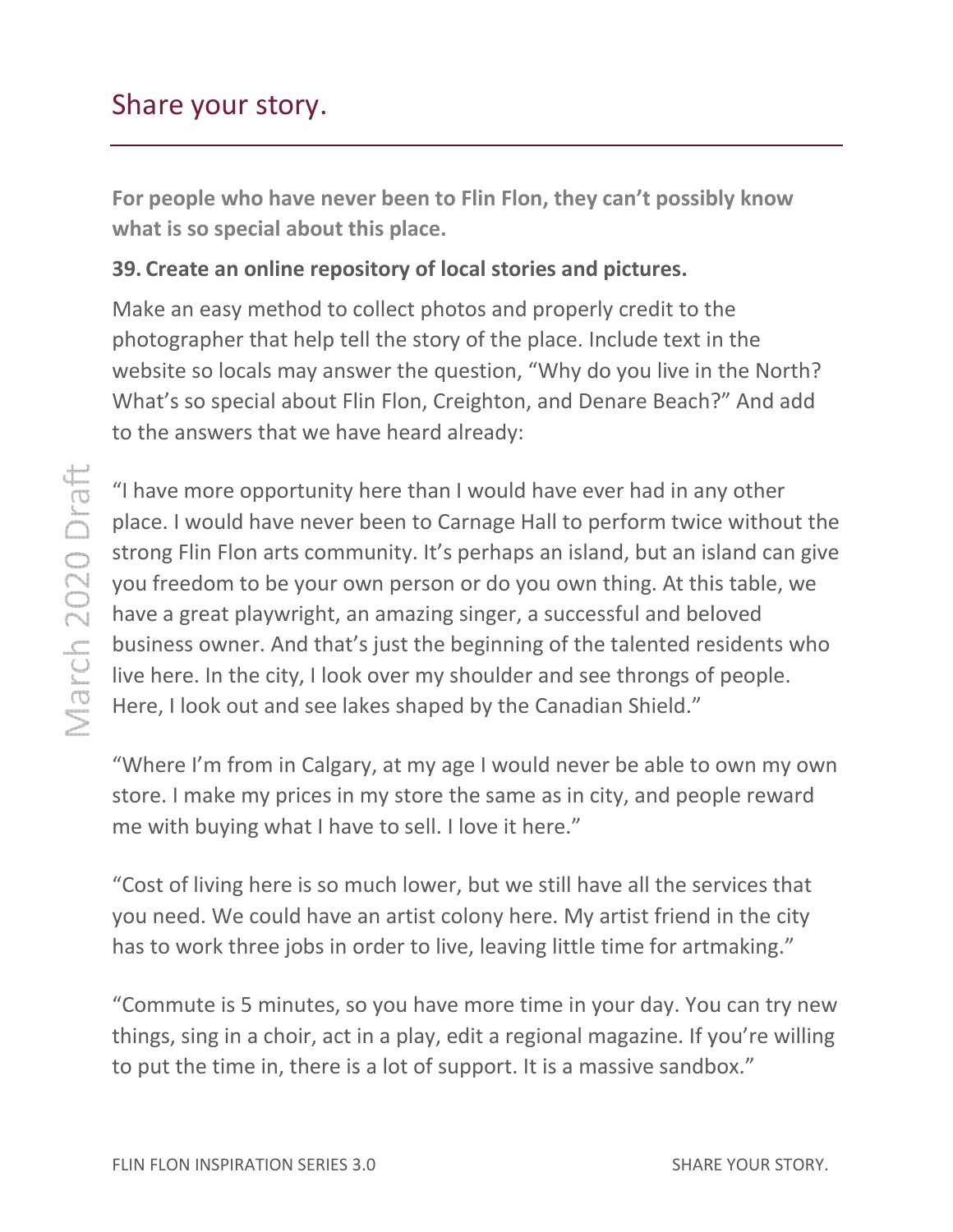"We have an exceptionally welcoming and open community."

"I like it here! Love getting to the lake in 5 minutes. Love the Skidoos. In the big city, I feel constrained by all the cars. Here I feel like I can get places."

"There's nothing nicer than having the loons wake you up in the morning. Well, unless you're a teen." I feel constrained by all the cars. Here I feel like I can get places."<br>
s nothing nicer than having the loons wake you up in the morning.<br>
nless you're a teen."<br>
ndscape is breathtaking."<br>
I moved here, I hated it with a

"The landscape is breathtaking."

"When I moved here, I hated it with a passion. Once I was here for a little while, I fell in love with the more relaxed way of life. We have so much going while, I fell in love with the more relaxed way of life. We have so much going<br>on in the community. The quality of life is amazing. There's a deep history." while, I fell in love with the more relaxed way of life. We have so much going<br>on in the community. The quality of life is amazing. There's a deep history."<br>"I was born here but moved away and hadn't been here in a while.

"I was born here but moved away and hadn't been here in a while. The first<br>time I came back, I got pulled over for going so slow because the landscape is mesmerizing."

"This place is kinda what Thermea is trying to do, except it's natural here."

"Flin Flon is landscaped but by nature. The natural landscaping is beautiful."

"I can buy a lakefront lot for \$18,000."

"We don't know what we have. How lucky we are."

"We don't know what we have. How lucky we are."<br>"Flin Flon is a very unique community, strong in art, sports, music, as well as outdoor activities. The supportive, connected people make it easy to run a thing like Blueberry Jam Music Gathering Gathering."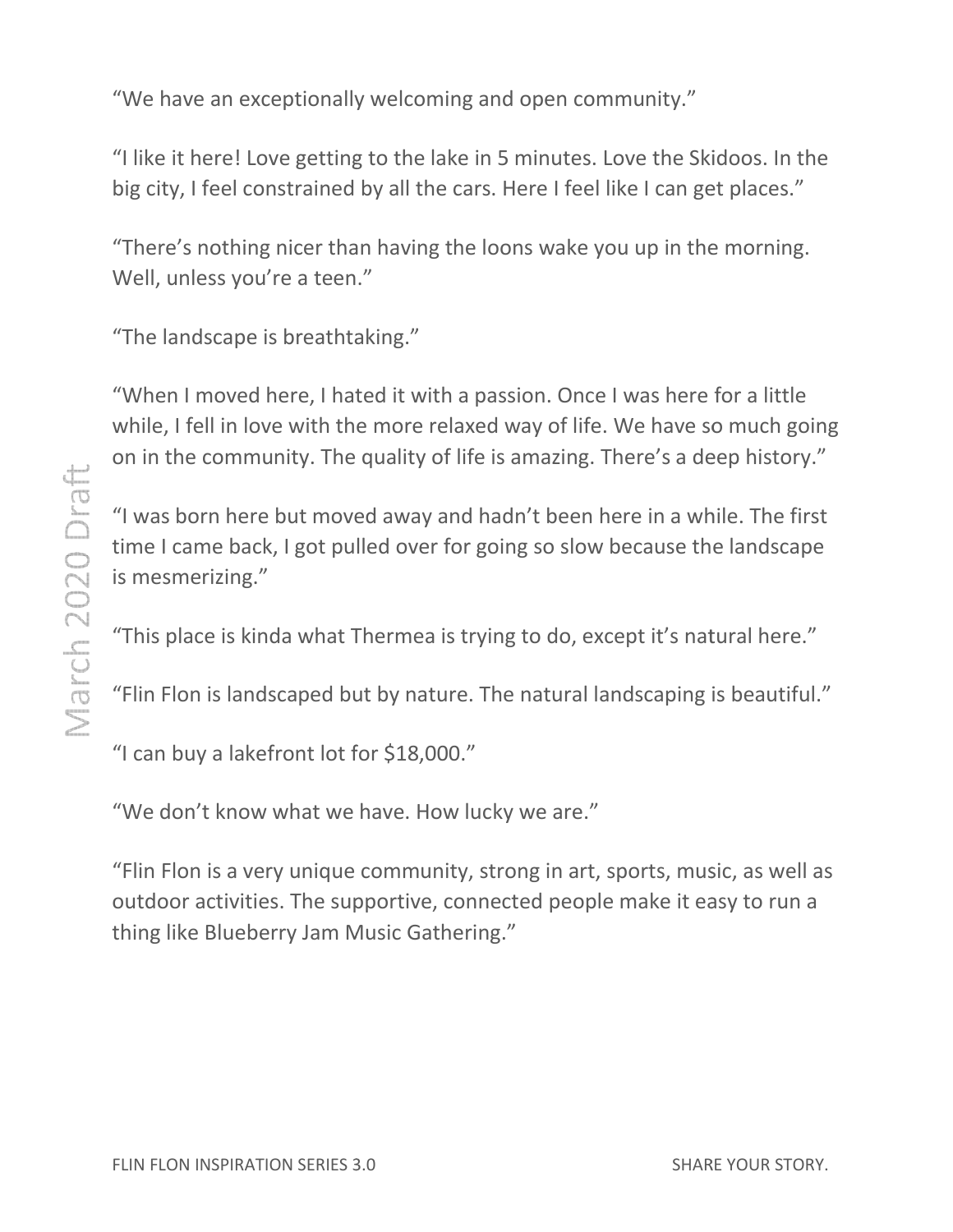# <span id="page-16-0"></span>Sign up to help.

Community lunch club  $-1^{st}$ Fridays at 12 PM- sign in sheet

Please put a check mark by each of the items you want to workon. end of the sign in period, make sure to connect with others in your columns.

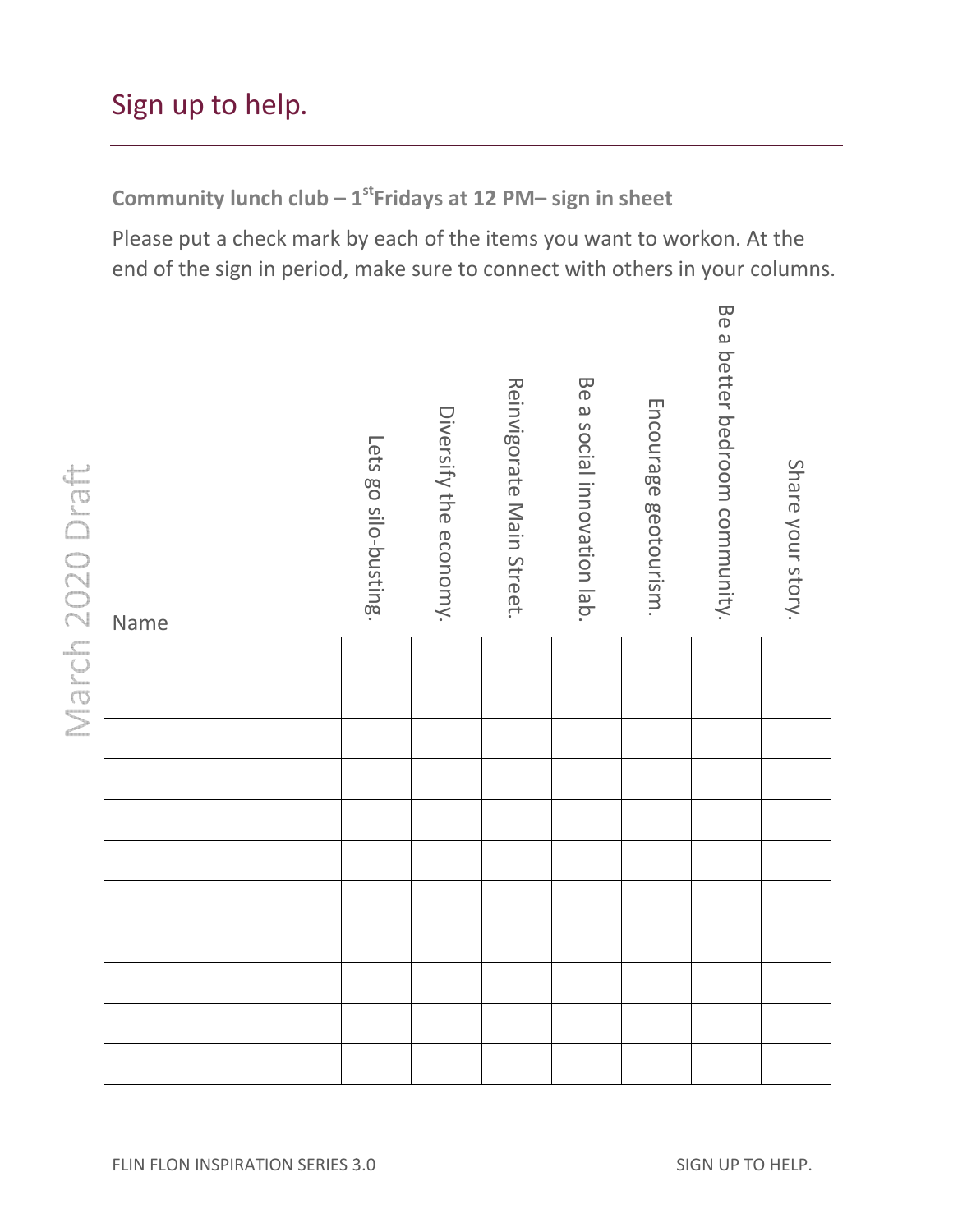| Name             |                                  | Lets go silo-busting. | Diversify the economy. | Reinvigorate Main Street. | Be a social innovation lab. | Encourage geotourism. | Be a better bedroom community. | Share your story. |
|------------------|----------------------------------|-----------------------|------------------------|---------------------------|-----------------------------|-----------------------|--------------------------------|-------------------|
|                  |                                  |                       |                        |                           |                             |                       |                                |                   |
|                  |                                  |                       |                        |                           |                             |                       |                                |                   |
|                  |                                  |                       |                        |                           |                             |                       |                                |                   |
| March 2020 Draft |                                  |                       |                        |                           |                             |                       |                                |                   |
|                  |                                  |                       |                        |                           |                             |                       |                                |                   |
|                  |                                  |                       |                        |                           |                             |                       |                                |                   |
|                  |                                  |                       |                        |                           |                             |                       |                                |                   |
|                  |                                  |                       |                        |                           |                             |                       |                                |                   |
|                  |                                  |                       |                        |                           |                             |                       |                                |                   |
|                  |                                  |                       |                        |                           |                             |                       |                                |                   |
|                  |                                  |                       |                        |                           |                             |                       |                                |                   |
|                  |                                  |                       |                        |                           |                             |                       |                                |                   |
|                  |                                  |                       |                        |                           |                             |                       |                                |                   |
|                  |                                  |                       |                        |                           |                             |                       |                                |                   |
|                  |                                  |                       |                        |                           |                             |                       |                                |                   |
|                  |                                  |                       |                        |                           |                             |                       |                                |                   |
|                  | FLIN FLON INSPIRATION SERIES 3.0 |                       |                        |                           |                             |                       | SIGN UP TO HELP.               |                   |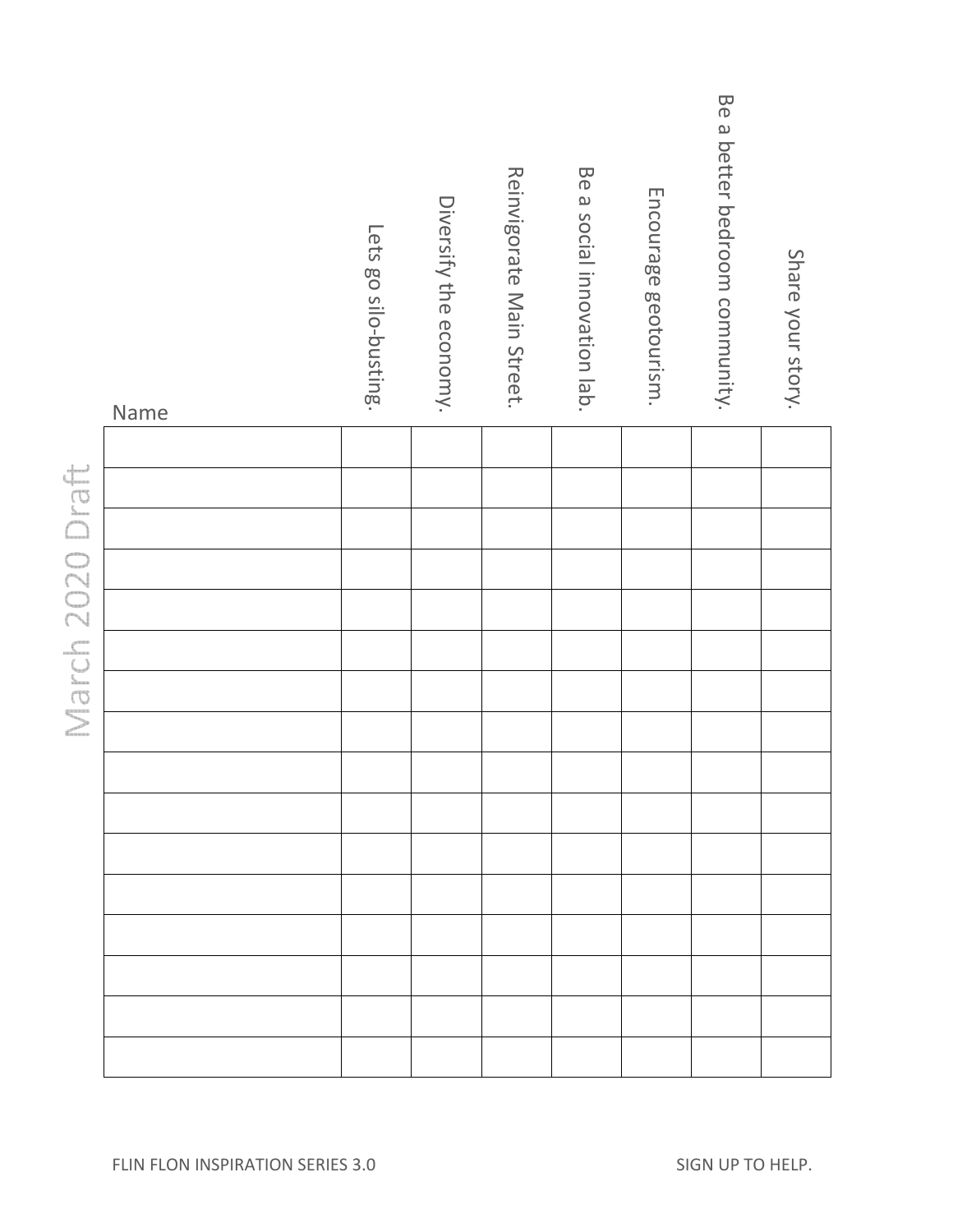# <span id="page-18-0"></span>Target your actions.

For the 7 big goals each has a numbered list of strategies and actions to see them through.

Here's a checklist summary. Review and revise who's responsible and by when during the community lunch club.

| What's happening?                                           | Who's responsible?                                       | When?   |
|-------------------------------------------------------------|----------------------------------------------------------|---------|
| Let's go silo-busting.                                      |                                                          |         |
| 1. Start a community lunch club.                            | Inspiration Series participants; all are welcome to join | Q1 2020 |
| 2. Share insights from the lunch club with FDC.             | <b>Flin Flon Arts Council</b>                            | Q1 2020 |
| 3. Tap into the can-do attitude of Flin Flon:               | Community lunch club                                     | Q1 2020 |
| deputize and enable people with this matrix.                |                                                          |         |
| 4. Strengthen Indigenous partnerships.                      | Community lunch club                                     | Q2 2020 |
| 5. Create a collective community calendar.                  | Chamber of Commerce & City of Flin Flon                  | Q2 2020 |
| 6. Grow funding for the Flin Flon Arts Council.             | Flin Flon Arts Council                                   | Q3 2020 |
| Diversify the economy.                                      |                                                          |         |
| 7. Explore development of a local foundation.               | Community lunch club                                     | Q3 2020 |
| 8. Develop a water resilience strategy.                     | City, nearby communities, nonprofits, local businesses   | Q4 2020 |
| 9. Lean into our strengths.                                 | Community lunch club                                     | Q4 2020 |
| 10. Develop a Centre for Arts and Environment.              | Flin Flon Arts Council                                   | Q4 2020 |
| 11. Economic garden to incubate & accelerate<br>businesses. | Chamber of Commerce & FDC                                | Q3 2020 |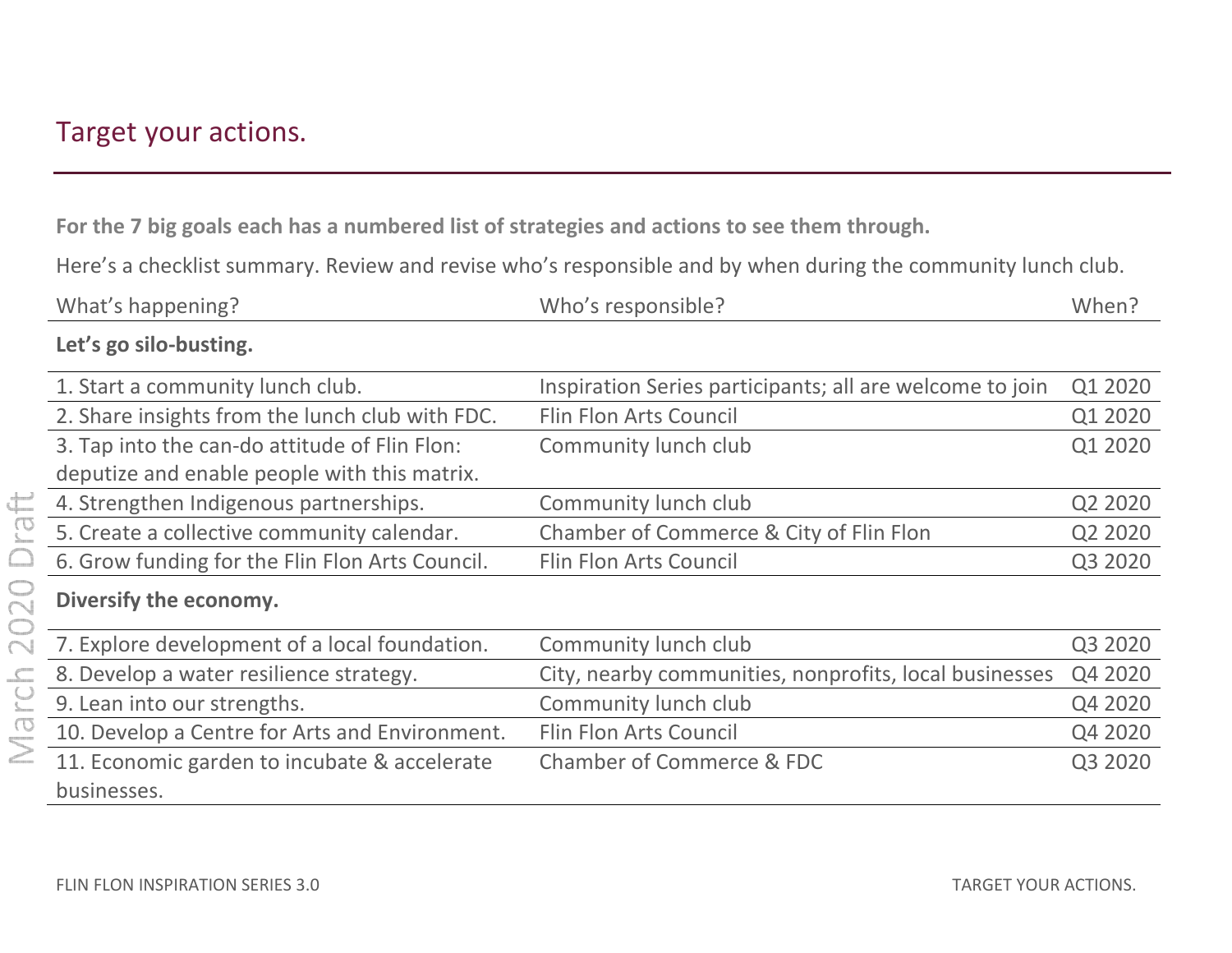| What's happening?                                                      | Who's responsible?                                     | When?   |
|------------------------------------------------------------------------|--------------------------------------------------------|---------|
| 12. Leverage the wild rice industry with value-                        | <b>Chamber of Commerce &amp; FDC</b>                   | Q3 2020 |
| added processing.                                                      |                                                        |         |
| <b>Reinvigorate Main Street.</b>                                       |                                                        |         |
| 16. Develop wayfinding for downtown and                                | Chamber of Commerce; City of Flin Flon; Flin Flon Arts | Q2 2020 |
| tourists.                                                              | Council                                                |         |
| 17. Consider sale of empty lots for \$1 to build tax City of Flin Flon |                                                        | Q1 2021 |
| base.                                                                  |                                                        |         |
| 18. Put together a Green Team.                                         | Aboriginal Friendship Center; Chamber of Commerce;     | Q2 2021 |
|                                                                        | City of Flin Flon; Flin Flon Arts Council              |         |
| 19. Work to fill empty storefronts.                                    | Chamber of Commerce; City of Flin Flon; Flin Flon Arts | Q2 2021 |
|                                                                        | Council                                                |         |
| 20. Keep Main Street beautiful.                                        | City of Flin Flon; Chamber of Commerce; Flin Flon Arts | Q1 2021 |
|                                                                        | Council                                                |         |
| 21. Encourage micro parks and pocket parks.                            | City of Flin Flon; Chamber of Commerce                 | Q2 2020 |
| Be a social innovation lab.                                            |                                                        |         |
| 22. Support Flin Flon Aboriginal Friendship                            | Flin Flon Aboriginal Friendship Centre; others?        | Q1 2020 |
| Centre strat plan.                                                     |                                                        |         |
| 23. Start a pop-up social innovation lab.                              | Aboriginal Friendship Center; Flin Flon Arts Council   | Q2 2020 |
| 24. Mind the winter.                                                   | Aboriginal Friendship Center; Hospital; City           | Q4 2020 |
| 25. Develop programs to help substance abuse.                          | Hospital; Aboriginal Friendship Center; City           | Q2 2020 |
| 26. Provide jobs and training to our unemployed.                       | Aboriginal Friendship Center; City                     | Q3 2020 |